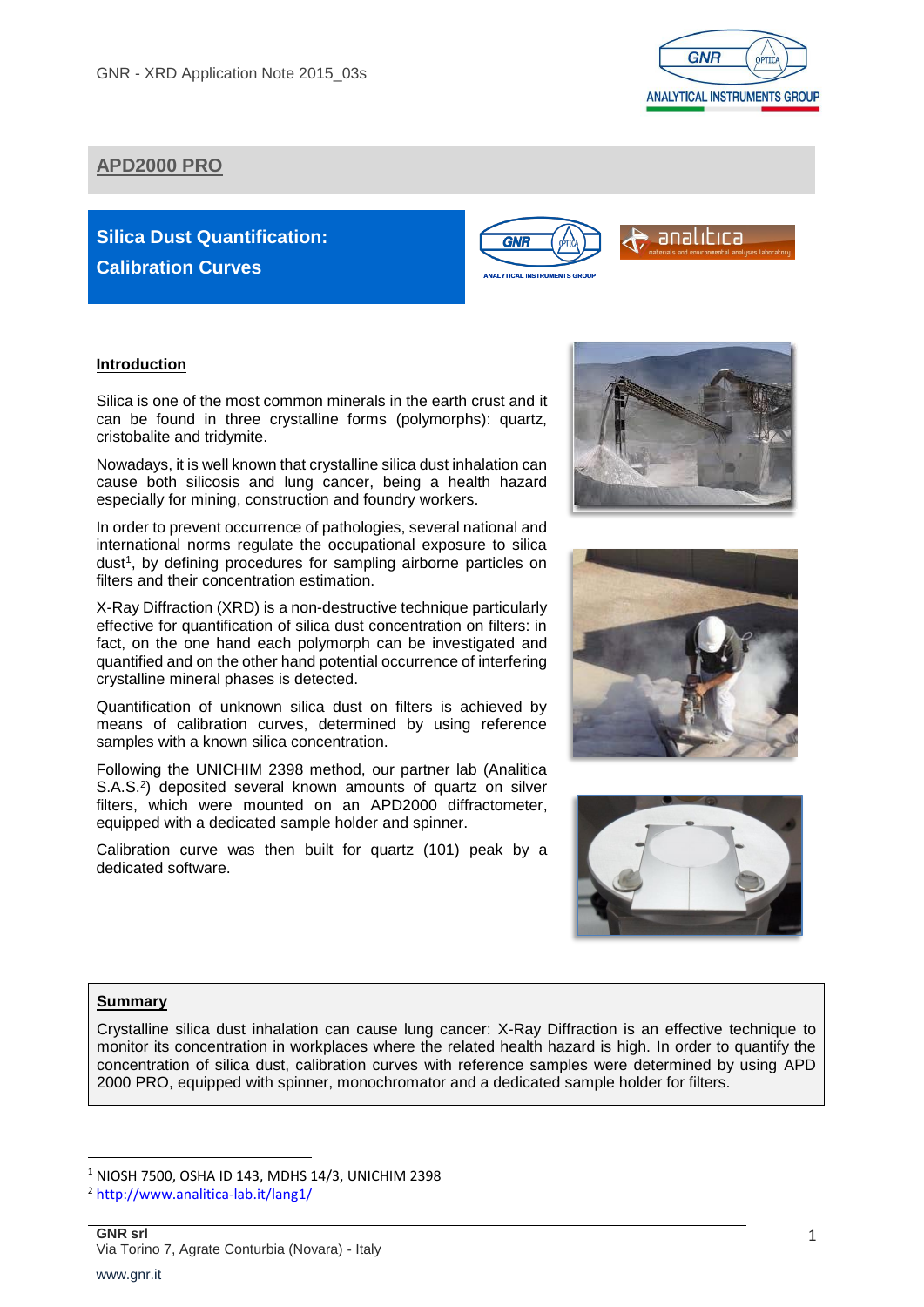

# **Product Specifications**

APD 2000 PRO is a Theta / 2Theta powder diffractometer equipped with a large choice of accessories, which make it versatile to cope with various requirements of an academic or industrial laboratory for pharmaceutical, mineral and environmental analysis.



#### **Sample Preparation**

Samples were prepared by our partner lab Analitica S.A.S., following UNICHIM 2398 method.

Different amounts of quartz (BCR066<sup>3</sup>) were deposited on silver filters with a diameter of 25 mm and porosity of 0.8  $\mu$ m by means of a dust cloud chamber. Weighing was performed with a microbalance (1  $\mu$ g resolution).

Silver filters were chosen as an aid to correct the matrix absorption effect and to reduce the background.

| Goniometer radius [mm]:            | 175          | Secondary monochromator:           | Graphite                     |
|------------------------------------|--------------|------------------------------------|------------------------------|
| X-Ray Source:                      | Cu<br>LFF    | Detector:                          | Point scintillation detector |
| Power [kV; mA]:                    | 40;40        | Step[°]:                           | 0.02                         |
| Divergent slit <sup>[°</sup> ]:    | 1            | Time/step [s]:                     | 8                            |
| Anti-scatter slit <sup>[°</sup> ]: | $\mathbf{1}$ | Measurement range <sup>[°]</sup> : | $26.1 \div 27.1$             |
| Soller slit $(x 2)$ $[°]$ :        | 2.3          | Time/measure [m]:                  | 7.3                          |
| Receiving slit [mm]:               | 0.2          | Number of samples:                 | 8                            |
| Spinner [rpm]:                     | 90           | Mass range $[\mu g]$ :             | 3:114                        |

 $\overline{a}$ 

<sup>&</sup>lt;sup>3</sup> [https://ec.europa.eu/jrc/sites/default/files/rm/BCR-066\\_report.pdf](https://ec.europa.eu/jrc/sites/default/files/rm/BCR-066_report.pdf)